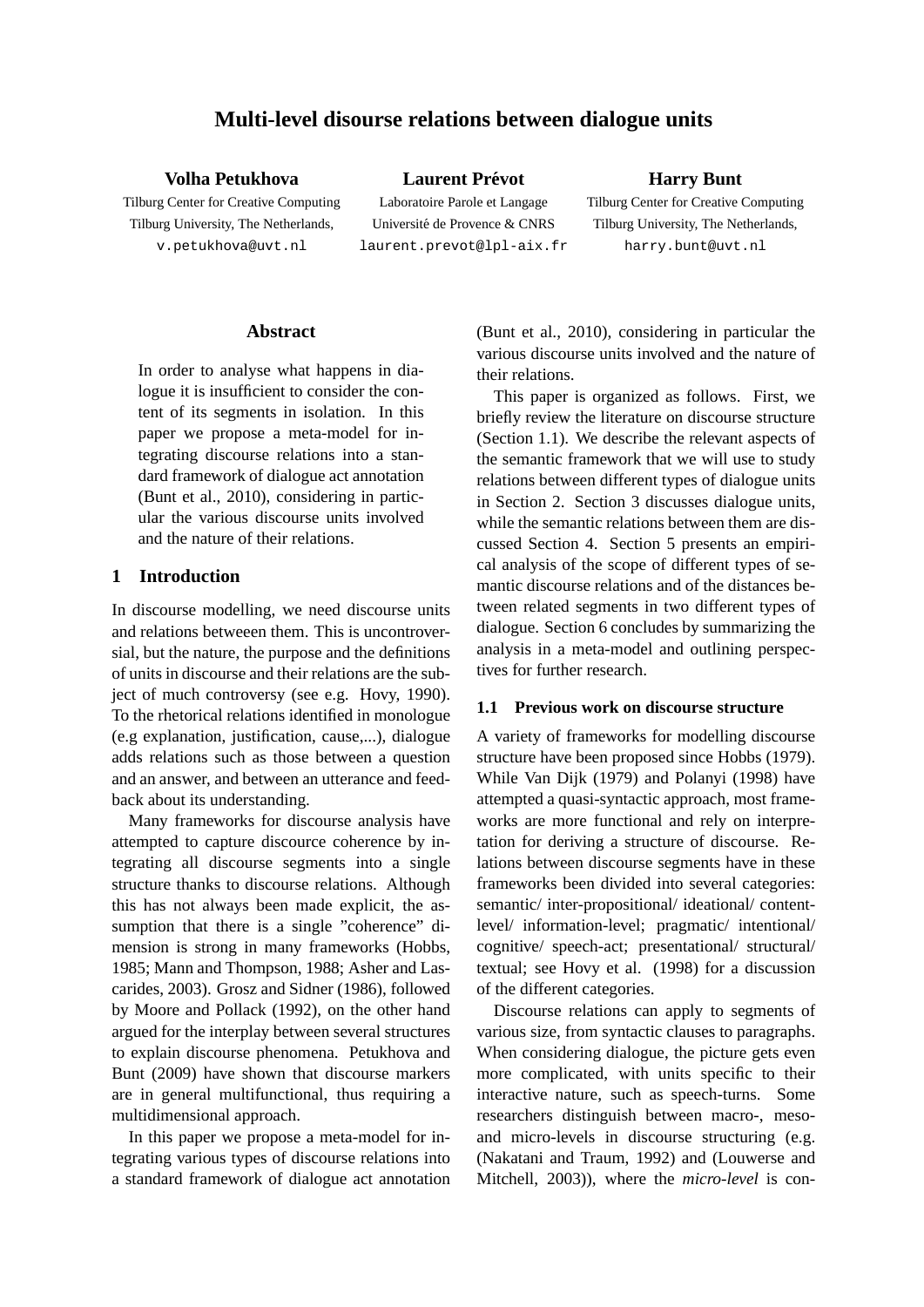cerned with relations within a turn or within a single utterance; the *meso-level* concerns relations involving complete contributions in Clark's sense (Clark, 1996), typically an initiative and a reactive, corresponding to grounding units; and the *macrolevel* is concerned with entire subdialogues, topic structure and elements of a plan-based analysis.

Although often cited as a crucial issue for linguistics and NLP, discourse structure frameworks face the problem of their empirical validation. It is mainly to address this issue that several discourse annotation projects undertaken have been undertaken in recent years (Carlson et al., 2001; Wolf and Ginson, 2005; Miltsakaki et al., 2004; Reese et al., 2007; Stede, 2008; Prasad et al., 2008). These ambitious projects share a common goal but differ greatly with regard to their theoretical assumptions. A more generic approach to the analysis of these relations would therefore be of great help for comparing and perhaps combining these accounts.

## **2 Semantic framework**

Participants in dialogue produce utterances in order to provoke change in their addressees, and dialogue utterances can therefore be viewed as actions with intended state-changing effects on 'information states' (Poesio and Traum, 1998; Larsson and Traum, 2000; Bunt, 2000). Such communicative actions are called *dialogue acts*, and have two main components: a *semantic* (referential, propositional, or action-related) *content* and a *communicative function*, which specifies how an addressee is intended to update his information state with the semantic content.

In this study we use the semantic framework of Dynamic Interpretation Theory (DIT, Bunt, 2000), which takes a multidimensional view on dialogue in the sense that participation in a dialogue is viewed as performing several activities in parallel, such as pursuing the dialogue task, providing and eliciting feedback, and taking turns.

The DIT framework supports a 'multidimensional' semantics by relating context update operators to different compartments of structured context models which include, besides information states of the usual kind (beliefs and goals related to a task domain), also a dialogue history, information about the agent's processing state, beliefs about the dialogue partners' processing states, information and goals concerning the allocation of turns, and so on, relating to the various 'dimensions' that dialogue acts belong to. The interpretation of a multifunctional stretch of communicative behaviour corresponds to updating the context models of the communicating agents in multiple ways, combining the effects of each of the component functions.

# **3 Units in dialogue**

The assignment of meanings to certain units in dialogue and the description of relations between them presupposes a way to segment a dialogue into meaningful units. Dialogues can be decomposed into *turn units*, defined as stretches of speech produced by one speaker, bounded by periods of silence of that speaker. Turns can be quite lengthy and complicated, and for most purposes are too coarse to consider as semantic units. Turns may consist of one or more *utterances*. Utterances are linguistically defined stretches of communicative behaviour that have one or multiple communicative functions. The stretches of behaviour that are relevant for interpretation as dialogue acts often coincide with utterances in this sense, but they may be discontinuous, may overlap, and may even contain parts of more than one turn. Communicative functions can be assigned more accurately to smaller units, called *functional segments*, which are defined as the functionally relevant minimal stretches of communicative behaviour (Geertzen et al., 2007).

There are other types of units in dialogue that are relevant for the analysis of relations in dialogue. Dialogue participants indicate their view of the state of the dialogue and make the hearer acquainted with his plans for the continuation of the conversation. Structuring the conversation is an important task in dialogue, which typically starts with an opening and finishes with some closing acts, and in between involves trying to go smoothly from one part to another, from one subtask to another. In the literature such larger dialogue units are often called *topics* or *sub-tasks*; we will refer to such dialogue blocks as *discourse units*. (This notion of 'discourse unit' is not the same as the notion of 'discourse unit' proposed by (Traum, 1994) for describing grounding in dialogue, which refers to units which consists of an initial presentation and as many utterances as needed to make this act mutually understood. In some cases the two notions do coincide, but not in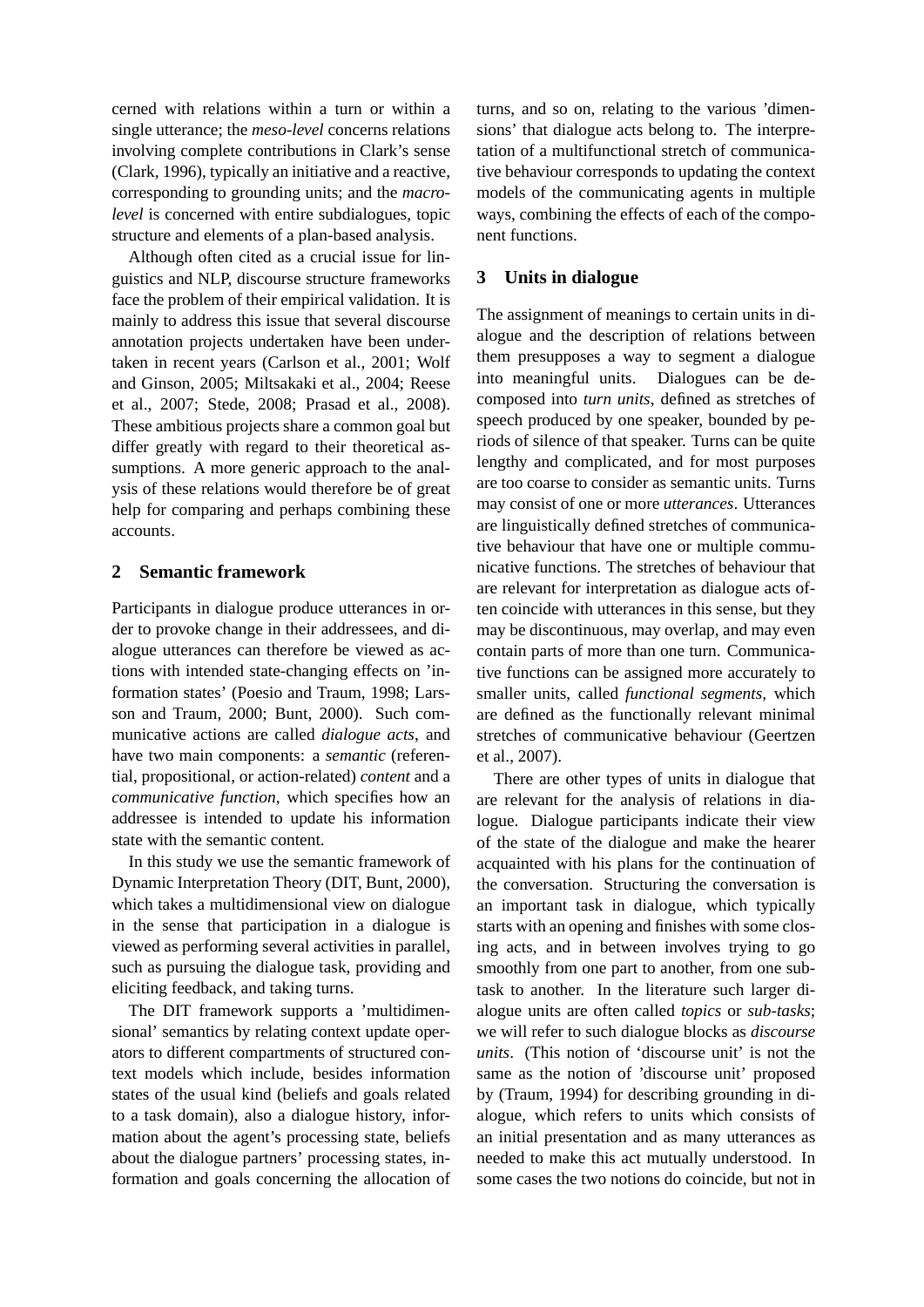general.)

## **4 Relations between dialogue units**

#### **4.1 Functional dependence relations**

Dialogue acts are often semantically dependent on one or more dialogue acts that occurred earlier in the dialogue, in the sense that their semantic content can only be determined by taking the semantic content of these preceding dialogue acts into account. This is for example the case for answers, whose meaning is co-determined by the question which is being answered. The example in  $(1)$  illustrates this, where the interpretation of A1 clearly depends very much on whether it is an answer to the question B1 or to the question B2.

- (1) A1: I'm expecting Jan, Alex, Claudia, and David, and maybe Olga and Andrei.
	- B1: Do you know who's coming tonight?
	- B2: Which of the project members d'you think will be there?

Such a semantic relation between dialogue acts has been called a 'functional dependence relation' (Bunt et al., 2010), and is defined as follows:

(2) *A functional dependence relation exists between a dialogue act* DA<sup>1</sup> *and a previous dialogue act* DA<sup>2</sup> *if determination of the semantic content of*  $DA_1$  *requires the semantic content of*  $DA_2$ *.* 

The previous dialogue act whose semantic content is needed, like  $DA_2$  in (2), to determine the semantic content of a given dialogue act is called the 'functional antecedent' of that dialogue act. The marking up of the links to functional antecedents allows the annotation to express not just that an utterance is an answer, but also to express to which question it is an answer.

## **4.2 Rhetorical relations**

Rhetorical relations have been proposed as an explanation for the construction of coherence in discourse (Hobbs, 1985; Mann and Thompson, 1988; Asher and Lascarides, 2003; Sanders et al., 1992). The idea is that two text segments or sentences in written discourse, or two segments or utterances in dialogue, are linked together by means of certain relations, for which various terms have been used such as 'rhetorical relations', 'coherence relations', or 'discourse relations'.

A range of taxonomies have been proposed in the literature to define relations in discourse. The

well-known set of relations and their organization proposed by Mann and Thompson (1988), forming the core of Rhetorical Structure Theory, consists of 23 relations. This set is, however, not definite and not closed. Hovy and Maier (1995) studied approximately 30 alternative proposals and fused the various taxonomies into more than 400 relations. They proposed a hierarchical taxonomy of approximately 70 relations which are more or less strongly semantic in nature (see Appendix in (Hovy and Maier, 1995)).

Some rhetorical relations, such as *Explanation, Justification*, and *Cause* are clearly semantic, whereas others, like *First, Second,... , Finally; Concluding* are more presentational in nature. The occurrence of truly semantic rhetorical relations is illustrated in example  $(3)$  from the AMI corpus<sup>1</sup>, where participant A talks about remote controls:

(3) A1: You keep losing them A2: It slips behind the couch or it's kicked under the table

The events described in these sentences are semantically related by *Cause* relations: *Cause* (slipped; keep loosing) and *Cause* (kicked; keep loosing). In cases like this the two sentences are related through a rhetorical relation between the events they contain.

Contrary to what is sometimes believed, semantic rhetorical relations are not always relations between events. Consider the following example, where A and B discuss the use of remote controls:

(4) A: You keep losing them B: That's because they don't have a fixed location

In this example the 'event' in the second utterance (*having a fixed location*) does not cause the *losing* event in the first utterance; on the contrary, the second utterance says that the fact that *no* havinga-fixed-location event occurs is the cause of the *losing*. Saying that a certain type of event does not occur is not describing any event, but expressing a proposition about that type of event. This means that the causal connection between the two utterances is not between two events, but between the *proposition* made in the second utterance and the event in the first utterance. In this paper we will use the term 'inter-propositional relation' for rhetorical relations between the semantic contents of two dialogue acts.

<sup>1</sup> See http://www.amiproject.org/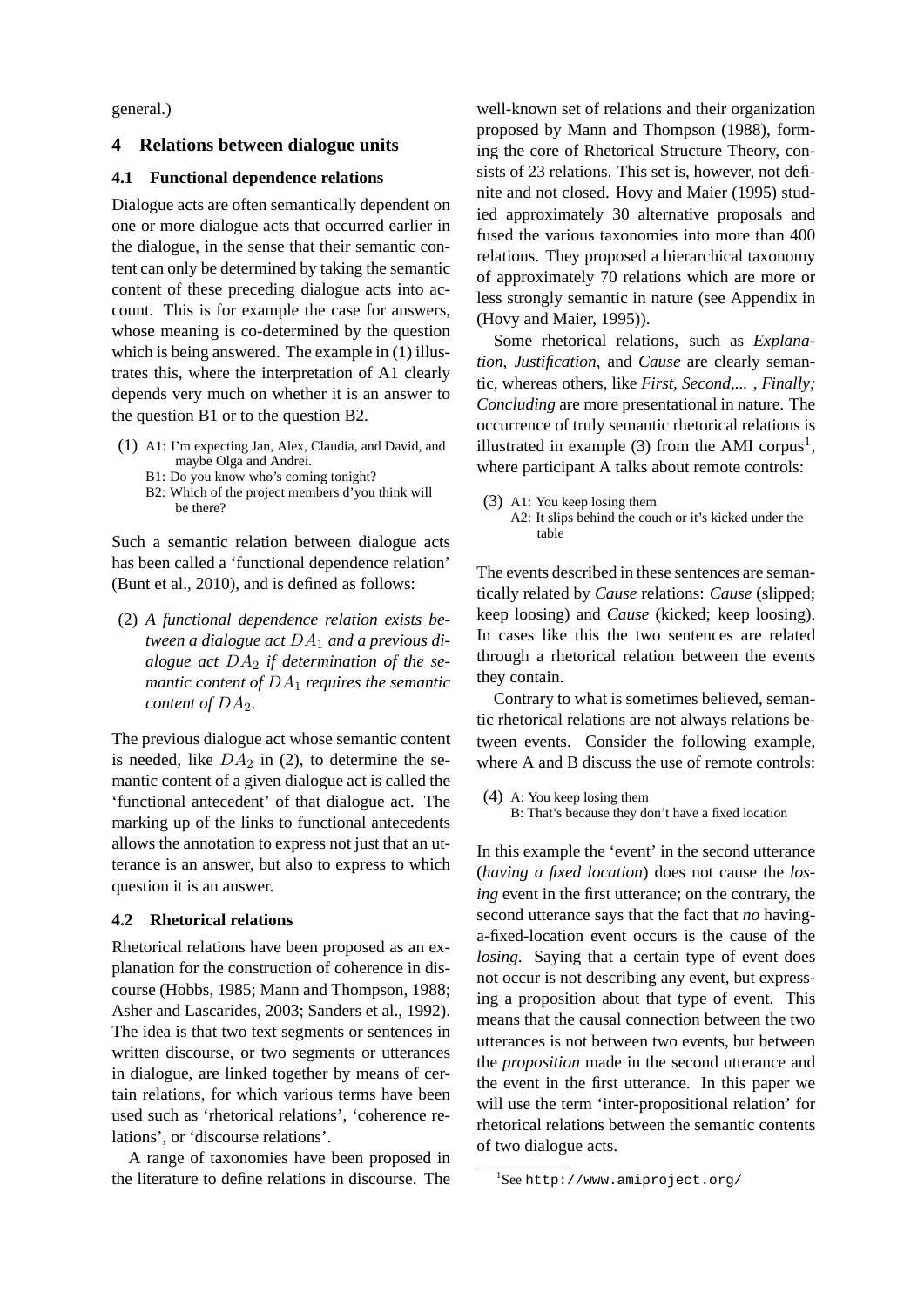

Figure 1: Scope of feedback dependence, functional dependence and rhetorical relations observed in the AMI data.

In dialogue, utterances may be related through rhetorical relations between the *dialogue acts* which they encode. The following examples<sup>2</sup> illustrate this:

- (5) A1: Where would you physically position the buttons? A2: I think that has some impact on many things
- (6) B1: Make it very quickly B2: Because we're supposed to finish this

Utterance A2 in (5) encodes an Inform act which has an *Motivation* relation to the question encoded in A1; it tells the addressees what motivated A to ask the question A1. In (6) utterance B2 encodes an Inform act which has an *Explanation* relation to the Instruct act in B1. Note that in both cases there are no rhetorical relations between the events described in these utterances.

#### **4.3 Feedback dependence relations**

Feedback acts in dialogue provide or elicit information about the processing of something that was said earlier, and refer explicitly or implicitly to the relevant segment, as in example (7), or to its interpretation, as in  $(8)^3$ :

- (7) A1: Is this flight also available on Thursday? B1: On Thursday you said?
- (8) D1: Twelve fifty is that whole sale or retail like on the shelf? B1: That's a good question

Being concerned with the perception of what A said, the feedback act in (7B1) refers to the preceding utterance; in (8) the feedback act is at the

level of evaluating what speaker D has said, thus referring to the interpreting of the preceding utterance as a certain type of dialogue act.

(Allwood, 1992) argues that feedback morphemes and mechanisms, whether they occur as a single utterance or as part of a larger utterance, are probably the most important cohesion device in spoken language. This type of dependence relation is called a *feedback dependence relation* (Bunt et al., 2010).

(9) *A feedback dependence relation is a relation between a feedback act and the stretch of communicative behaviour whose processing the act provides or elicits information about.*

A feedback act does not necessarily refer to a single utterance, but may also relate to a larger stretch of dialogue; even to the entire preceding dialogue, like the global positive feedback expressed by a pre-final *Okay*. The scope and distance that may be covered by the various kinds of relations in discourse are analysed in the next section.

## **5 Scope and distance**

While a feedback dependence relation can target an utterance, a functional segment, a dialogue act, a turn unit, or a part or a group of those, functional dependence and rhetorical relations are grounded in meaning and follow more restricted patterns of linking units in dialogue. We investigated the linking patterns of the different types of relations for two corpora of annotated dialogues, the AMI meeting corpus and a French two-party route explanation dialogues collected at the University in

<sup>&</sup>lt;sup>2</sup> From the AMI meeting corpus - ES2002a.

<sup>&</sup>lt;sup>3</sup> From the AMI meeting corpus - ES2002a.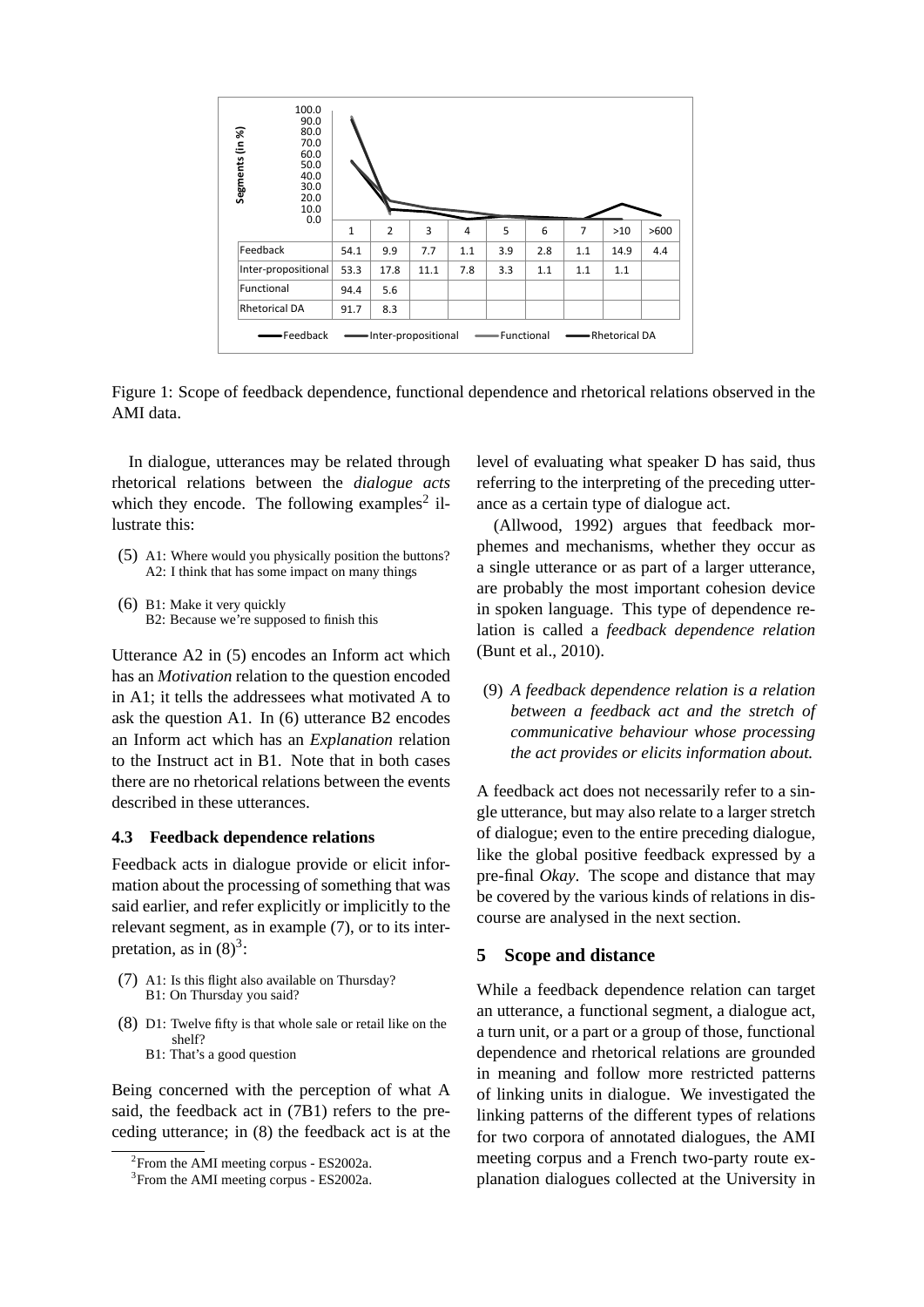

Figure 2: Distance of feedback dependence, functional dependence and rhetorical relations observed in the AMI data.

Aix-en-Provence<sup>4</sup>.

For analysing these patterns it is helpful to look at the *scope* and *distance* covered by a relation, which we define as follows:

- the scope of a discourse relation is the number of functional segments (called the *target*) that a given segment (called *source*) is related to;
- the distance covered by a discourse relation is the number of functional segments between the source and the target segments.

Our analyses shows that four types of attachment in term of distance and scope can be distinguished for the way in which discourse relations connect a source segment to other units in dialogue:

- 1. Last segment: A relation links the source segment to the previous functional segment: both scope and distance are 1.
- 2. Local attachment: The source segment has several relations of the same type to segments within the current or preceding discourse unit. The scope of each relation is 1; at least one of the relations has a distance 1, and at least one has distance greater than 1. For example, the next step of a narration introduces a contrast with the preceding segment, while elaborating an earlier segment.
- 3. Local wide scope attachment: The relation targets a group of segments within the current or preceding discourse unit. The scope is larger than 1, the distance is 1. This is the

common with relations such as *Recap*, *Summarize*, *Conclude*.

4. Discourse pop-up: The source segment is related either to a clearly identified earlier segment or to an earlier part of the dialogue (e.g. a group of turn units or a group of discourse units) to which it is only loosely semantically related. Both scope and distance are greater than 1.

Figure 1 shows the scope and Figure 2 the distance for functional and feedback dependence relations, and for inter-propositional and rhetorical relations between dialogue acts observed in the AMI corpus.

Attachments of type 1 occur frequently (29.8% of all attachments in the AMI corpus). For example<sup>5</sup>:

- (10) D1: Cost like production cost is twelve fifty or retail like on the shelf?
	- B1: Our sale anyway
	- B2: Because its probably up to the retailer to sell it for whatever price they want

Segment B1 is an Answer to the Choice Question in D1, and segment B2 provides a Justification for the Answer in B1.

Attachments of type 2 are more complicated. Such attachments are frequently observed in the AMI data and account for 41.5% of all attachments. For example<sup>6</sup>:

- (11) D1: Now remote controls are better
	- D2: but actually still kind of like a massive junky thing [Contrast:D1] B1: Still feels primitive [Elaboration:D2;Contrast:D1]

<sup>&</sup>lt;sup>4</sup> For more information see (Muller and Prévot, 2003).

<sup>5</sup> From the AMI meeting corpus - ES2002a.

<sup>6</sup> From the AMI meeting corpus - ES2002a.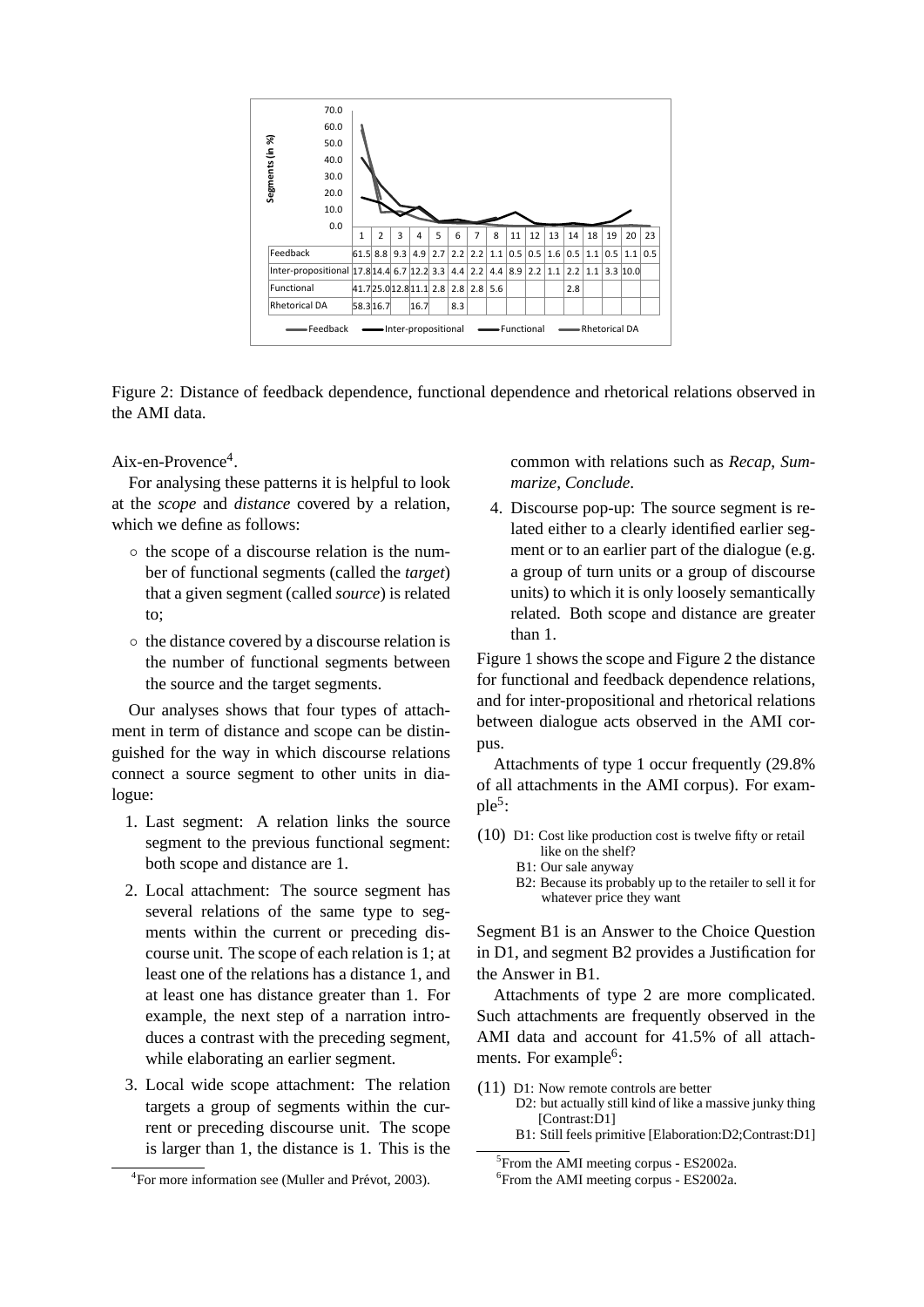The fact that the related segments are produced by different speakers has a consequence that they exhibit not only rhetorical but also feedback dependence relations by implication, e.g. the expression of Agreement in B1 implies positive feedback on understanding D2.

Local wide scope attachment is frequently observed for feedback dependence relations. Very often feedback is provided not to a certain functional segment but to discourse units that are concerned with one of the dialogue sub-tasks or topics. This occurs frequently in multi-party dialogues (19.2% in the AMI meetings). Both positive and negative feedback are observed to sometimes have local wide scope attachments. For ex $ample<sup>7</sup>$ :

- (12) B1: We're gonna be selling this remote control for twenty five euro
	- B2: and we're aiming to make fifty million euro [Narration:B1]
	- B3: so we're gonna be selling this on an international scale [Elaborate:B1&B2]
	- B4: and we don't want it to cost more than twelve fifty euros [Narration:B3]
	- D1: Okay [PositiveFB:B1-B4]
	- B5: So fifty percent of the selling price [Conclude:B3&B4]
	- D2: Can we go over that again [NegativeFB:B1-B5]

Feedback elicitation acts may also have local wide scope. Examples are: *Does anybody have anything to add to the finance issue at all?, Anybody anything to add here?* and *Any thoughts about this?*. This is often happens when moving from one topic to another.

Muller and Prévot (2003) have shown that in French route explanation dialogues, *voila (that's ` it)* is a marker of closure, thus being some kind of wide-scope feedback (type 3) preparing a discourse pop-up of type 4. For example<sup>8</sup>:

(13) B1: So I guess that's it D1: Great B2: The meeting is over

B3: Whoohoo

Rhetorical relations may also have scope over larger units, like discourse units. Concerning rhetorical relations like *conclude*, *recap*, and *summary*, it may be noticed that a conclusion, a recap, or a summary is often not expressed by a single dialogue act but by a discourse unit. In such a case, we need to allow for rhetorical relations between discourse units. For example, in AMI meeting ES2002b after a discussion stretching over some 150 segments about the functionality to be included in a remote control, the participants came to a conclusion proposed in D1-D9 and acknowledged in B5-C2:

- (14) D1: Well we want this to be a product that offers
	- simple and all the sort of more tricky features
	- D2: but we want them to be in another area
	- B2: Think what we absolutely have to have and what would be nice
	- B3: To recap you've got volume and channel control
	- C1: There's on and off
	- B4: Volume and channel and skip to certain channels with the numbers
	- D3: rarely used functions may be in a little area but covered up
	- D4: things like channel and volume are used all the time
	- D5: We just have them right out on top
	- D6: so we need to think about having three or more groupings of controls
	- D7: like one which are the habitual ones that should be right within your natural grip
	- D8: ones that with available features
	- D9: And then others with concealed
	- B5: Okay
	- B6: Any of you anything to add to that at all?
	- $A1 \cdot N_0$ C2: No

*Discourse pop-up* attachments are especially observed for feedback dependence relations. Con-

sider the following example<sup>9</sup>:

- (15) G13: hop hop hop Esquirol tu continues tout droit (hop hop hop Esquirol continue straight) G14: y'a le Classico (there is the Classico)
	- R15: euh (uh)
	- G16: t'as pas l'air branché trop bars (you do not seem to be into bars)
	- R17: euh non (uh no)
	- R18: mais je connais pas très bien Toulouse (but I don't know Toulouse very well)
	- G19: ah ouais d'accord (ah yeah ok)
	- G20: donc Les Carmes tu vois ou c'est? (so Les Carmes, you know where it is?)
	- F21: oui (yes)
	- G22: bon ben voilfa. (well that's it)
	- G23: donc là tu continues sur sur cette rue (so there you continue on this street)
	- G24: et tu arrives aux Carmes (and you get to Les Carmes)

Segment G22 concludes and closes discourse unit [G14-G21], and there is a Continuation/Narration relation between G13 and G23.

Discourse markers have been studied for their semantic contribution and for their role in dialogue structuring, as discussed above. Many discourse markers are good indicators for various kind of discourse attachment. Most connectives (*then, but, therefore*) connect minimal units with

<sup>&</sup>lt;sup>7</sup> From the AMI meeting corpus - ES2002a.

<sup>8</sup> From The AMI meeting corpus - ES2002b.

<sup>&</sup>lt;sup>9</sup> From the French route navigation corpus.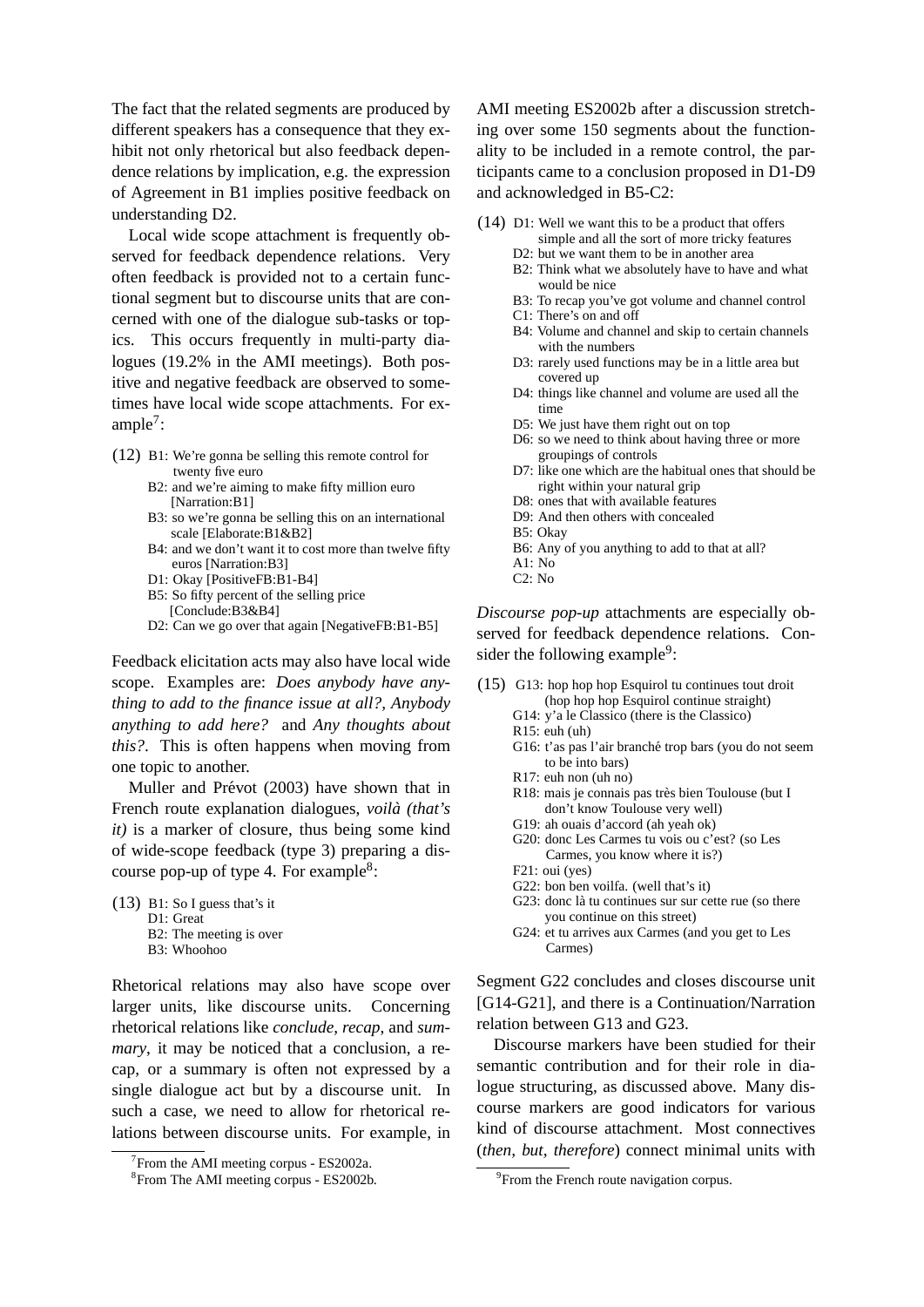

Figure 3: Metamodel of dialogue units and relations between them.

attachment of type 1 or 2. Enumerative markers such as (*First, Then, Finally*) can introduce macrostructures resulting in both long-distance and local wide-scope attachment, since usually the entire discourse unit that contains these markers is rhetorically related to another discourse unit.

Our analyses clearly show that different relations exhibit different patterns with respect to attachment. As Figures 1 and 2 show a functional dependence relation normally has a narrow scope (1-2 functional segments), and units related by this type of relation tend to be close to each other in discourse, except in the case of discourse popup units. Feedback dependence relations as a rule have either very narrow or local very wide scope; long-distance attachments are rare. Feedback acts can target all types of dialogue units that we have defined: other dialogue acts, turn units, functional segments and discourse units, as well as groups of those. Rhetorical inter-propositional relations have often narrow scope but the related segments may be some distance away from each other. Rhetorical relations between dialogue acts are characterized by (as a rule) narrow scope and short distance, but some rhetorical relations (like *Recap, Conclude*) often link a dialogue act or a discourse unit to one or more discourse units, having a wide scope. Figure 3 shows an ISO-style metamodel (cf. Bunt et al., 2010) containing the various kinds of units in dialogue and the possible relations between them.

## **6 Conclusions and future research**

In studying the occurrence of discourse relations in dialogue, we have observed at least four types of relations: rhetorical relations between dialogue acts or between their semantic contents (interpropositional rhetorical relations); feedback dependence relations; and functional dependence relations between dialogue acts. Some of these relations may also involve larger units or groups of those, and we have seen that the various kinds of relation show significant differences in scope and distance of attachment.

In future studies of the properties of discourse relations in dialogue, such as their scope and distance, it may be useful to distinguish between the semantic and presentational dimensions of rhetorical relations. It may also be noted that the metamodel in Figure 3 has been designed in such a way that it is an extension of the metamodel for dialogue act annotation used in ISO DIS 24617-2 (see Bunt et al., 2010). According to the dialogue act-theoretical framework that we have used, the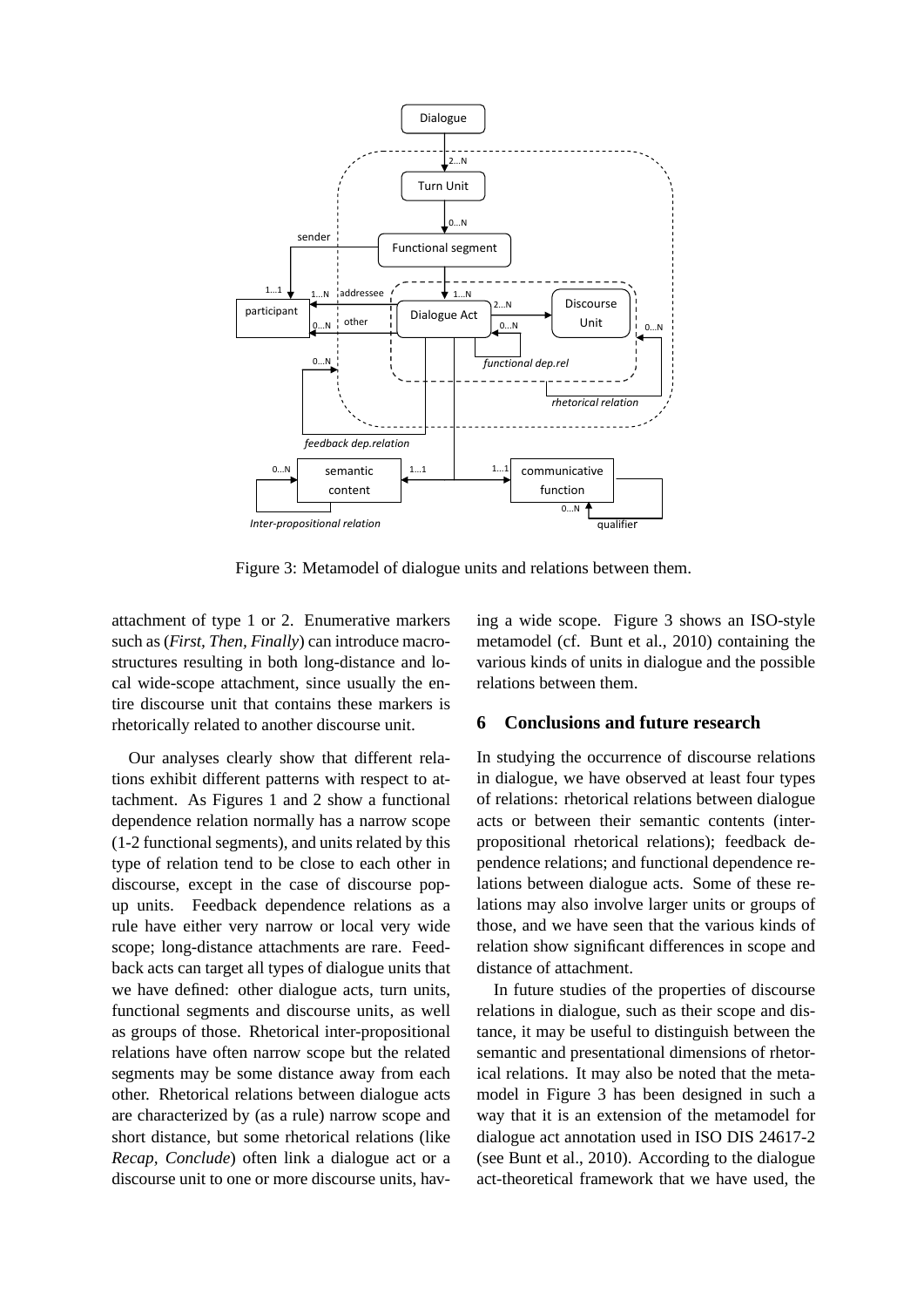semantic content of a dialogue act is typically either an eventuality or a proposition. Adding this distinction to the metamodel would open the way for connecting with the metamodels used in ISO projects concerned with the semantic annotation of time and events, space, and semantic roles, which could be very helpful for clarifying the relations between the semantic phenomena targeted by these projects.

## **References**

- Allwood, J. 1992. On dialogue cohesion. Göthenburg Papers in Theoretical Linguistics 65. Gothenburg University, Department of Linguistics.
- Asher, N., and Lascarides, A. 2003. *Logics of Conversation*. Campbridge University Press, UK.
- Bunt, H. 2000. *Dynamic Interpretation and Dialogue Theory*. In M.M. Taylor, D.G. Bouwhuis and F. Neel (eds.) The Structure of Multimodal Dialogue, Vol 2., Amsterdam: John Benjamins, pp. 139-166.
- Bunt, H., Alexandersson, J., Carletta, J., Choe, J.- W., Fang,A., Hasida, K., Petukhova, V., Popescu-Belis, A., Soria, C., and Traum, D. 2010. *Language resource management – Semantic annotation framework – Part 2: Dialogue acts. ISO document ISO/TC 37/SC 4 N442 rev 05*. ISO Central Secretariat, Geneva.
- Carlson, L., Marcu, D., and Okurowski, M.E. 2001. *Bilding a discourse-tagged corpus in the framework of rhetorical structure theory*. Proceedings of the Second SIGdial Workshop on Discourse and Dialogue, pp. 1-10.
- Clark, H. 1996. *Using Language*. Cambirdge University Press, Cambridge, UK.
- van Dijk, T. A. 1979. *Pragmatic connectives*. Journal of Pragmatics, 3: 447-456.
- Geertzen, J., Petukhova, V., and Bunt, H. 2007. *A Multidimensional Approach to Utterance Segmentation and Dialogue Act Classification*. Proceedings of the 8th SIGdial Workshop on Discourse and Dialogue, Antwerp, pp. 140-149.
- Grosz, B., and Sidner,C. 1986. *Attention, intentions, and the structure of discourse.* Computational Linguistics, 12(3): 175-204.
- Hobbs, J. 1979. *Coherence and Coreference*. Cognitive Science, 3:67-90.
- Hobbs, J. 1985. *On the Coherence and Structure of Discourse*. Research Report 85-37, CSLI, Stanford.
- Hovy, E.H. 1990. Approaches to the Planning of Coherent Text. In Swartout, C.L. and Mann, W.C.(eds.) Natural Language in Artificial Intelligence and Computational Linguistics, Kluwer, Boston, pp. 83- 102.
- Hovy, E.H. 1995. *The multifunctionality of discourse markers*. Proceedings of the Workshop on Discourse Markers, Egmond-aan-Zee, The Nertherlands.
- Hovy, E., and Maier, E. 1995. *Parsimonious of profligate: how many and which diacourse structure relations?* Unpublished manuscript.
- Larsson, S , and Traum, D. 2000. *Information state and dialogue management in the Trindi dialogue move engine toolkit*. Natural Language Engineering, 6(3-4): 323-340.
- Louwerse, M., and Mitchell, H. 2003. *Toward a taxonomy of a set of discourse markers in dialogue: A theoretical and computational linguistic account*. Discourse Processes, 35(3): 243-281.
- Mann, W. and Thompson, S. 1988. *Rhetorical structure theory: toward a functional theory of text organisation*. The MIT Press, Cambridge, MA.
- Miltsakaki, E., Prasad, R., Joshi,A., and Webber, B. 2004. *The Penn Discourse Treebank*. In Proceedings of International Conference on Language Resources and Evaluation (LREC).
- Moore, J., and M. Pollack. 1992. *A problem for RST: The need for multi-level discourse analysis*. Computational Linguistics, 18:537-544.
- Muller, P., and Prévot, ,L. 2003. An empirical study of *acknowledgement structures*. Proceedings od Diabruck, 7th workshop on semantics and pragmatics of dialogue, Saarbrucken.
- Nakatani, C., and Traum, D. 1999. *Draft: Discourse structure coding manual. Version 1.0. Technical Report UMIACS-TR-99-03*. University of Maryland.
- Petukhova, V., and Bunt, H. 2009. *Towards a Multidimensional Semantics of Discourse Markers in Spoken Dialogue*. In Bunt, H., Petukhova, V., and Wubben S. (eds.) Proceedings of the Eighth International Workshop on Computational Semantics (IWCS),Tilburg, pp. 157-168.
- Poesio, M., and Traum, D. 1998. *Towards an axiomatization of dialogue acts*. Proceedings of the Twente Workshop on the Formal Semantics and Pragmatics of Dialogues, pp. 207-222.
- Polanyi, L. 1988. *A formal model of the structure of discourse*. Journal of Pragmatics, 12: 601-638.
- Prasad, R., Dinesh, N., Lee, A., Miltsakaki, E., Robaldo,L., Joshi,A., and Webber, B. 2008. *The Penn Discourse Treebank 2.0.* In Proceedings of the 6th International Conference on Language Resources and Evaluation (LREC 2008), Marrakech.
- Reese B., Denis P., Asher, N., Baldridge. J., and Hunter, J. 2007. *Reference Manual for the Analysis and Annotation of Rhetorical Structure (Version 1.0)*. University of Texas
- Sanders, T., Spooren, W., and Noordman, L. 1992. *Toward a taxonomy of Coherence relations*. Discourse Processes, Vol. 15, pp. 1-35.